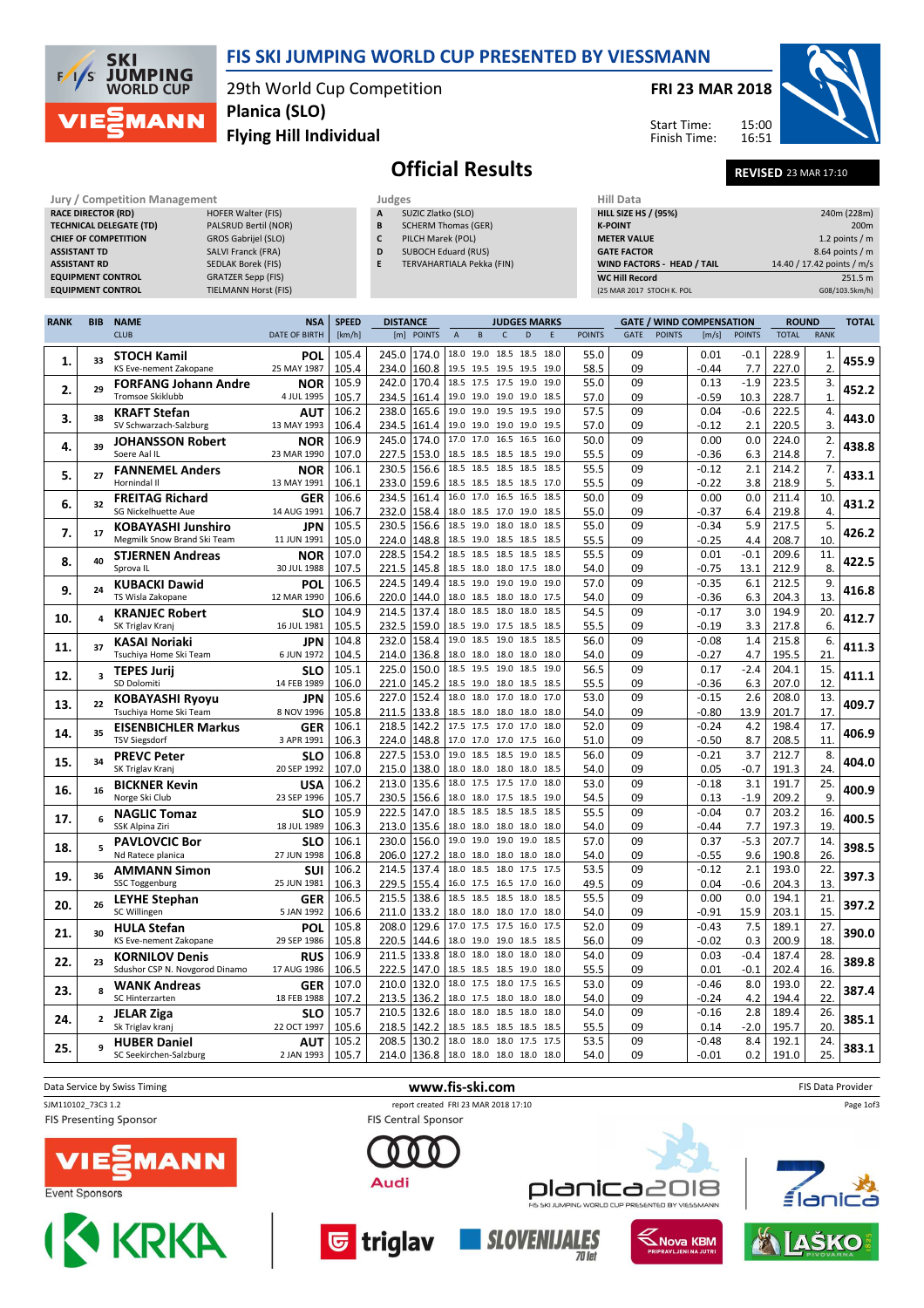

**SKI JUMPING**<br>WORLD CUP  $F/1/s$ **MANN** 

29th World Cup Competition Planica (SLO)

FRI 23 MAR 2018

Start Time: Finish Time: 15:00 16:51



Flying Hill Individual

## Official Results REVISED 23 MAR 17:10

| <b>RANK</b> | <b>BIB</b> | <b>NAME</b>                  | <b>NSA</b>           | <b>SPEED</b> | <b>DISTANCE</b> |                                      |                          | <b>JUDGES MARKS</b>      |  |      |               |             | <b>GATE / WIND COMPENSATION</b> | <b>ROUND</b> |               | <b>TOTAL</b> |             |       |
|-------------|------------|------------------------------|----------------------|--------------|-----------------|--------------------------------------|--------------------------|--------------------------|--|------|---------------|-------------|---------------------------------|--------------|---------------|--------------|-------------|-------|
|             |            | <b>CLUB</b>                  | <b>DATE OF BIRTH</b> | [km/h]       |                 | [m] POINTS                           |                          |                          |  |      | <b>POINTS</b> | <b>GATE</b> | <b>POINTS</b>                   | [m/s]        | <b>POINTS</b> | <b>TOTAL</b> | <b>RANK</b> |       |
| 26.         |            | <b>PASCHKE Pius</b>          | <b>GER</b>           | 105.8        | 210.5 132.6     |                                      |                          | 18.0 18.0 17.5 18.0      |  | 18.0 | 54.0          | 09          |                                 | 0.10         | $-1.4$        | 185.2        | 29.         | 378.2 |
|             |            | WSV Kiefersfelden            | 20 MAY 1990          | 105.7        | 218.5 142.2     |                                      | 18.0 18.0 18.0 17.5 17.5 |                          |  |      | 53.5          | 09          |                                 | 0.19         | $-2.7$        | 193.0        | 23.         |       |
| 27.         |            | <b>SCHLIERENZAUER Gregor</b> | <b>AUT</b>           | 105.8        | 210.5 132.6     |                                      |                          | 18.0 18.5 18.0 18.0 18.5 |  |      | 54.5          | 09          |                                 | $-0.49$      | 8.5           | 195.6        | 19.         | 373.3 |
|             |            | SV Innsbruck-Bergisel-Tirol  | 7 JAN 1990           | 106.2        |                 | 194.0 112.8 17.5 17.5 17.0 17.0 17.0 |                          |                          |  |      | 51.5          | 09          |                                 | $-0.77$      | 13.4          | 177.7        | 27.         |       |
| 28.         |            | <b>GRANERUD Halvor Egner</b> | <b>NOR</b>           | 106.5        | 215.0 138.0     |                                      | 18.0 18.0 18.0 18.0 18.0 |                          |  |      | 54.0          | 09          |                                 | $-0.31$      | 5.4           | 197.4        | 18.         | 364.3 |
|             |            | Asker Skiklubb               | 29 MAY 1996          | 106.7        | 191.0 109.2     |                                      | 15.5 16.0 15.5 15.5 15.5 |                          |  |      | 46.5          | 09          |                                 | $-0.64$      | 11.2          | 166.9        | 28.         |       |
| 29.         |            | <b>WOLNY Jakub</b>           | <b>POL</b>           | 105.3        | 211.5 133.8     |                                      |                          | 18.0 18.0 18.0 18.0 18.0 |  |      | 54.0          | 09          |                                 | 0.20         | $-2.9$        | 184.9        | 30.         | 347.0 |
|             |            | LKS Klimczok Bystra          | 15 MAY 1995          | 105.1        | 194.5 113.4     |                                      | 16.0 16.0 16.0 16.0 16.0 |                          |  |      | 48.0          | 09          |                                 | $-0.04$      | 0.7           | 162.1        | 29.         |       |
| 30.         |            | <b>SEMENIC Anze</b>          | <b>SLO</b>           | 106.5        | 226.0 151.2     |                                      | 18.5 19.0 19.0 18.5      |                          |  | 18.5 | 56.0          | 09          |                                 | $-0.07$      | 1.2           | 208.4        | 12.         | 208.4 |
|             |            | <b>NSK TRZIC FMG</b>         | 1 AUG 1993           |              | DSQ             |                                      | SCE 4                    |                          |  |      |               |             |                                 |              |               |              |             |       |

| not qualified for 2nd round |    |                                                            |                           |       |              |                                      |  |  |  |                          |      |    |         |        |       |     |       |
|-----------------------------|----|------------------------------------------------------------|---------------------------|-------|--------------|--------------------------------------|--|--|--|--------------------------|------|----|---------|--------|-------|-----|-------|
| 31.                         | 18 | <b>KOT Maciej</b><br>AZS Zakopane                          | <b>POL</b><br>9 JUN 1991  | 105.6 | 200.0 120.0  |                                      |  |  |  | 17.5 17.5 17.0 17.0 17.5 | 52.0 | 09 | $-0.70$ | 12.2   | 184.2 | 31. | 184.2 |
| 32.                         |    | LINDVIK Marius<br>Raelingen Skiklubb                       | <b>NOR</b><br>27 JUN 1998 | 107.0 | 201.5        | 121.8                                |  |  |  | 18.0 18.0 17.0 17.5 18.0 | 53.5 | 09 | $-0.23$ | 4.0    | 179.3 | 32. | 179.3 |
| 33.                         | 21 | <b>SATO Yukiya</b><br>Megmilk Snow Brand Ski Team          | <b>JPN</b><br>19 JUN 1995 | 105.4 | 203.0 123.6  |                                      |  |  |  | 17.5 17.5 17.5 17.5 17.0 | 52.5 | 09 | $-0.07$ | 1.2    | 177.3 | 33. | 177.3 |
| 34.                         | 25 | <b>KOZISEK Cestmir</b><br>LSK Lomnice nad Popelkou         | <b>CZE</b><br>9 NOV 1991  | 105.5 |              | 199.5 119.4 17.5 17.5 17.5 17.0 17.5 |  |  |  |                          | 52.5 | 09 | $-0.15$ | 2.6    | 174.5 | 34. | 174.5 |
| 35.                         | 15 | <b>INSAM Alex</b><br><b>GS FIAMME ORO</b>                  | <b>ITA</b><br>19 DEC 1997 | 106.6 | 203.5 124.2  |                                      |  |  |  | 17.0 16.5 16.5 17.0 17.5 | 50.5 | 09 | 0.12    | $-1.7$ | 173.0 | 35. | 173.0 |
| 36.                         | 12 | <b>FETTNER Manuel</b><br>SV Innsbruck-Bergisel-Tirol       | <b>AUT</b><br>17 JUN 1985 | 105.3 | 203.0 123.6  |                                      |  |  |  | 17.5 18.0 17.5 17.5 18.0 | 53.0 | 09 | 0.34    | $-4.9$ | 171.7 | 36. | 171.7 |
| 37.                         | 20 | <b>TAKEUCHI Taku</b><br>Kitano Construction Corp. Ski Club | <b>JPN</b><br>20 MAY 1987 | 104.9 | 189.0 106.8  |                                      |  |  |  | 17.0 16.5 17.0 17.0 17.0 | 51.0 | 09 | $-0.21$ | 3.7    | 161.5 | 37. | 161.5 |
| 38.                         | 11 | <b>LANISEK Anze</b><br><b>Ssk Menges</b>                   | <b>SLO</b><br>20 APR 1996 | 106.0 | 192.5 1111.0 |                                      |  |  |  | 17.5 17.0 17.5 17.5 17.5 | 52.5 | 09 | 0.15    | $-2.2$ | 161.3 | 38. | 161.3 |
| 39.                         |    | <b>PREVC Cene</b><br>Sk Triglav kranj                      | <b>SLO</b><br>12 MAR 1996 | 105.8 | 184.5        | 101.4                                |  |  |  | 17.0 16.5 16.5 17.0 16.5 | 50.0 | 09 | $-0.22$ | 3.8    | 155.2 | 39. | 155.2 |
| 40.                         | 19 | <b>DAMJAN Jernej</b><br>SSK Sam Ihan                       | <b>SLO</b><br>28 MAY 1983 | 104.6 | 176.5        | 91.8                                 |  |  |  | 15.5 15.5 15.0 15.0 15.0 | 45.5 | 09 | $-0.16$ | 2.8    | 140.1 | 40. | 140.1 |

SCE 4 : SUIT